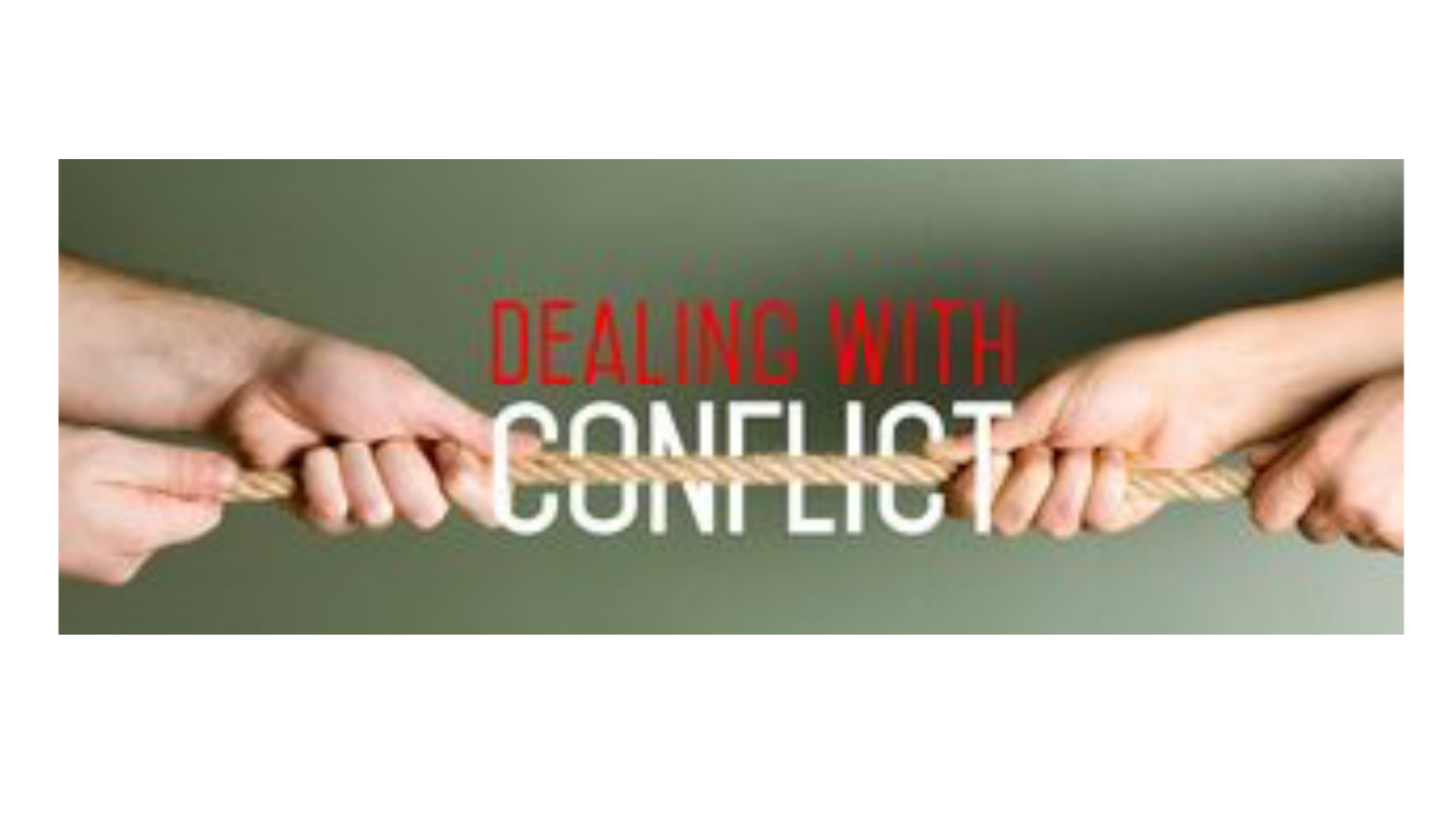### **fight** = prolonged/serious dispute or combat (often translated as "war")

#### **quarrel** = specific attack or battle

\*Being used metaphorically to describe violent personal interaction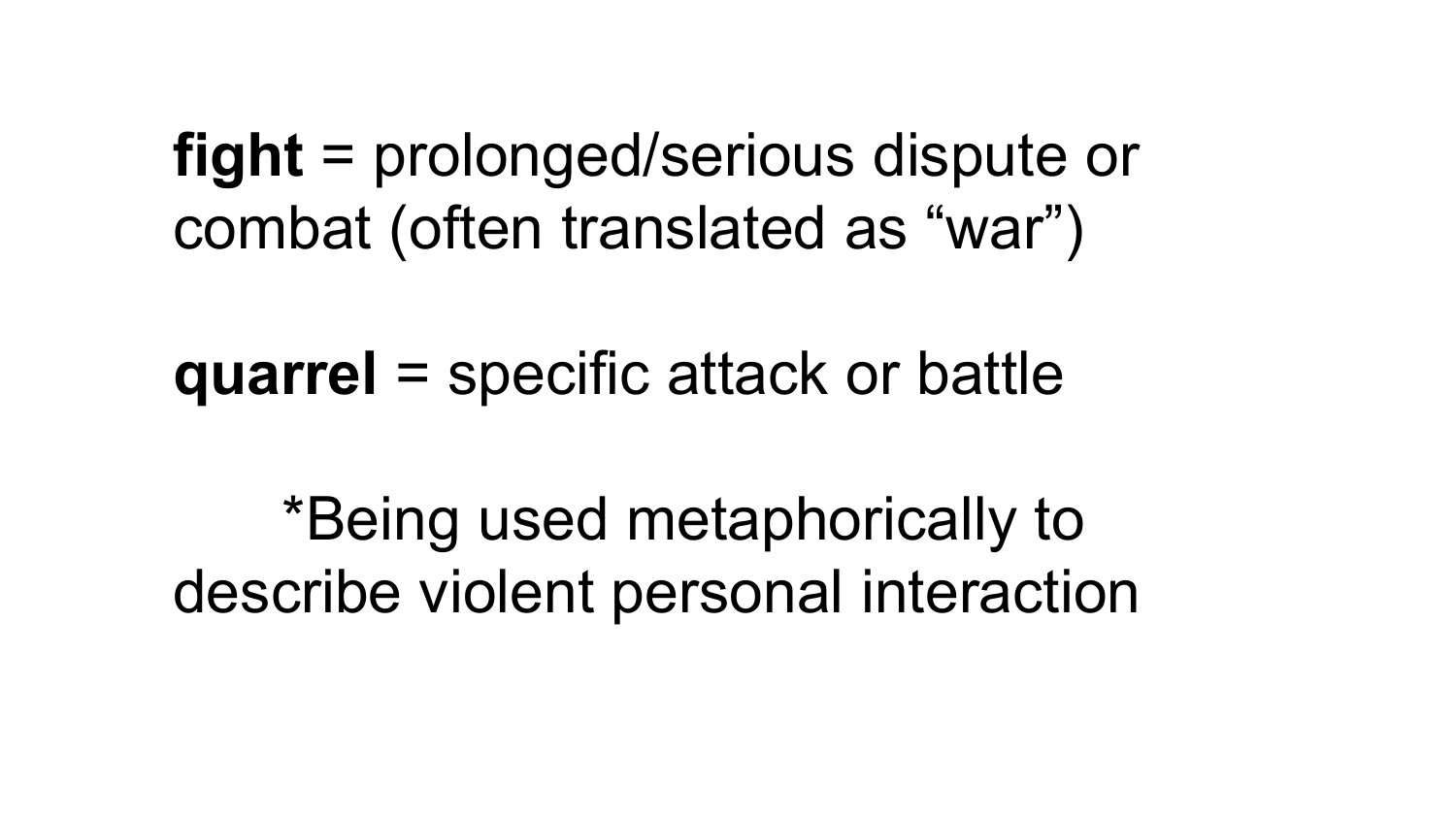#### **"among you"**

- not **truth** or **ideals** (fight), but interpersonal **relationships**
- not referring to **avoidance** in order to **prevent** conflict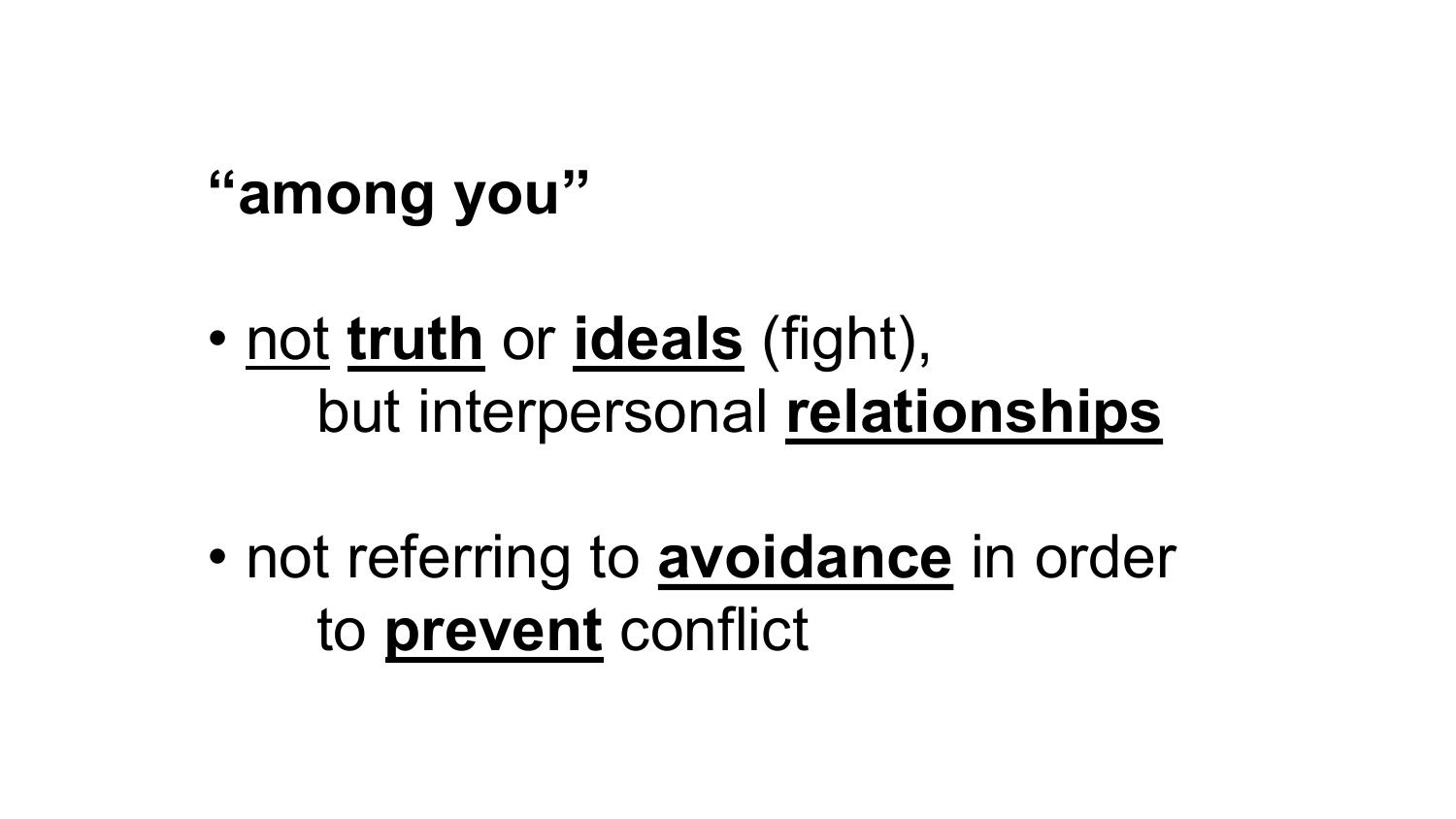### **"among you"**

• fighting is SOP to unbelievers, but it cannot be so among the **fellowship** of the **saved**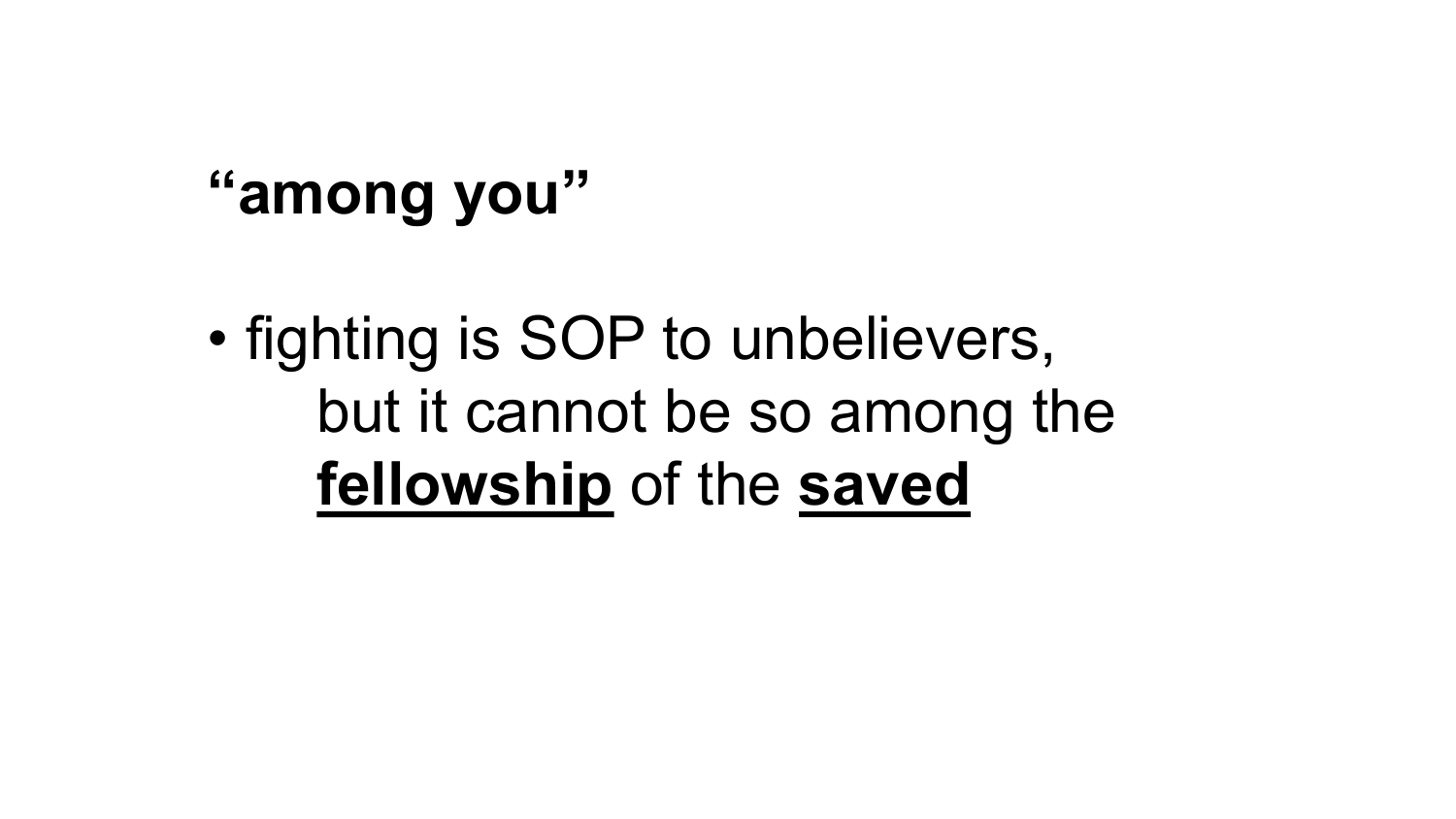# "Don't they come from your desires which BATTLE WITHIN you? *(4:1)*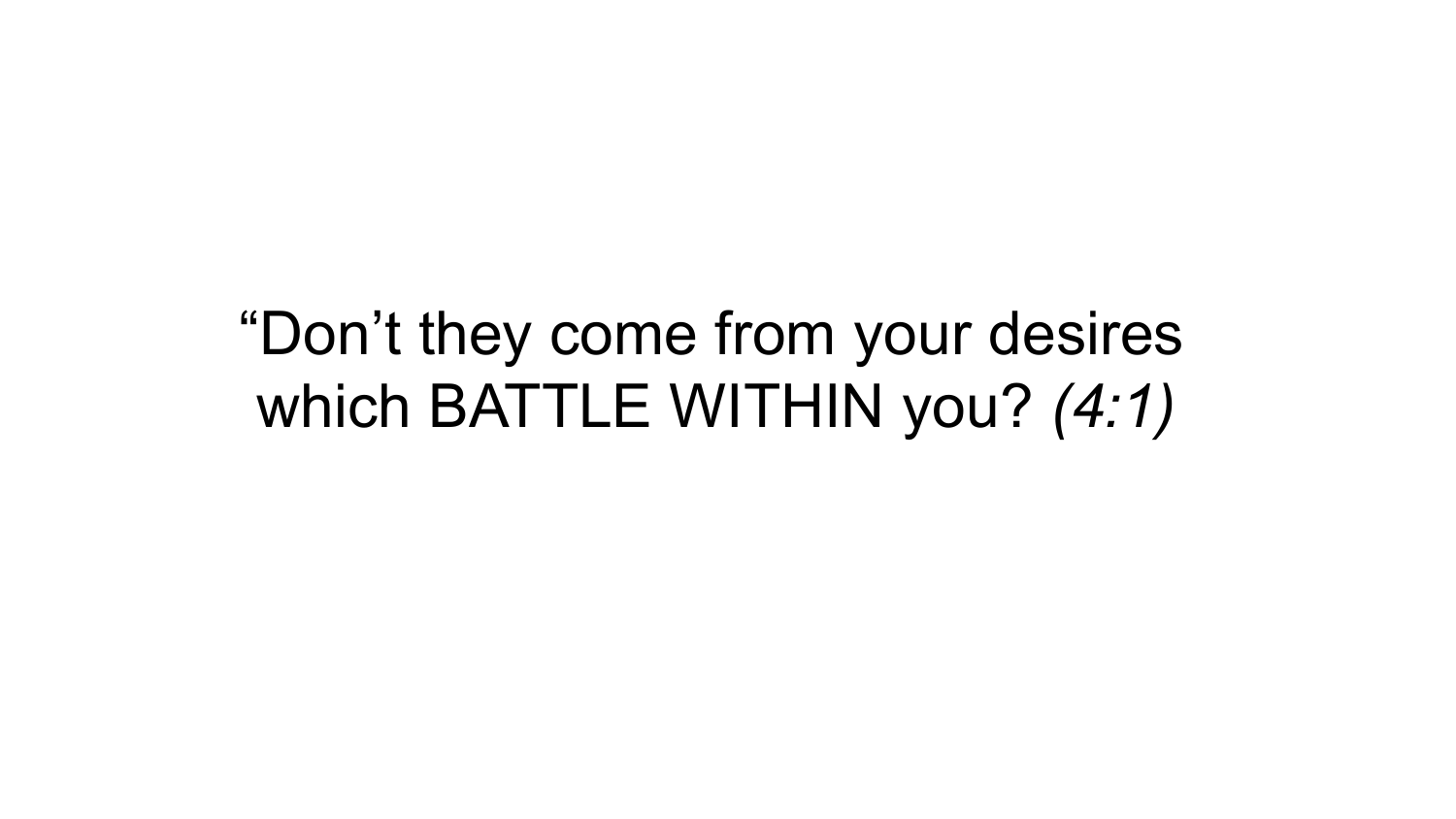# THE CONFLICT WITH MYSELF **CAUSES** THE CONFLICTS WITH OTHERS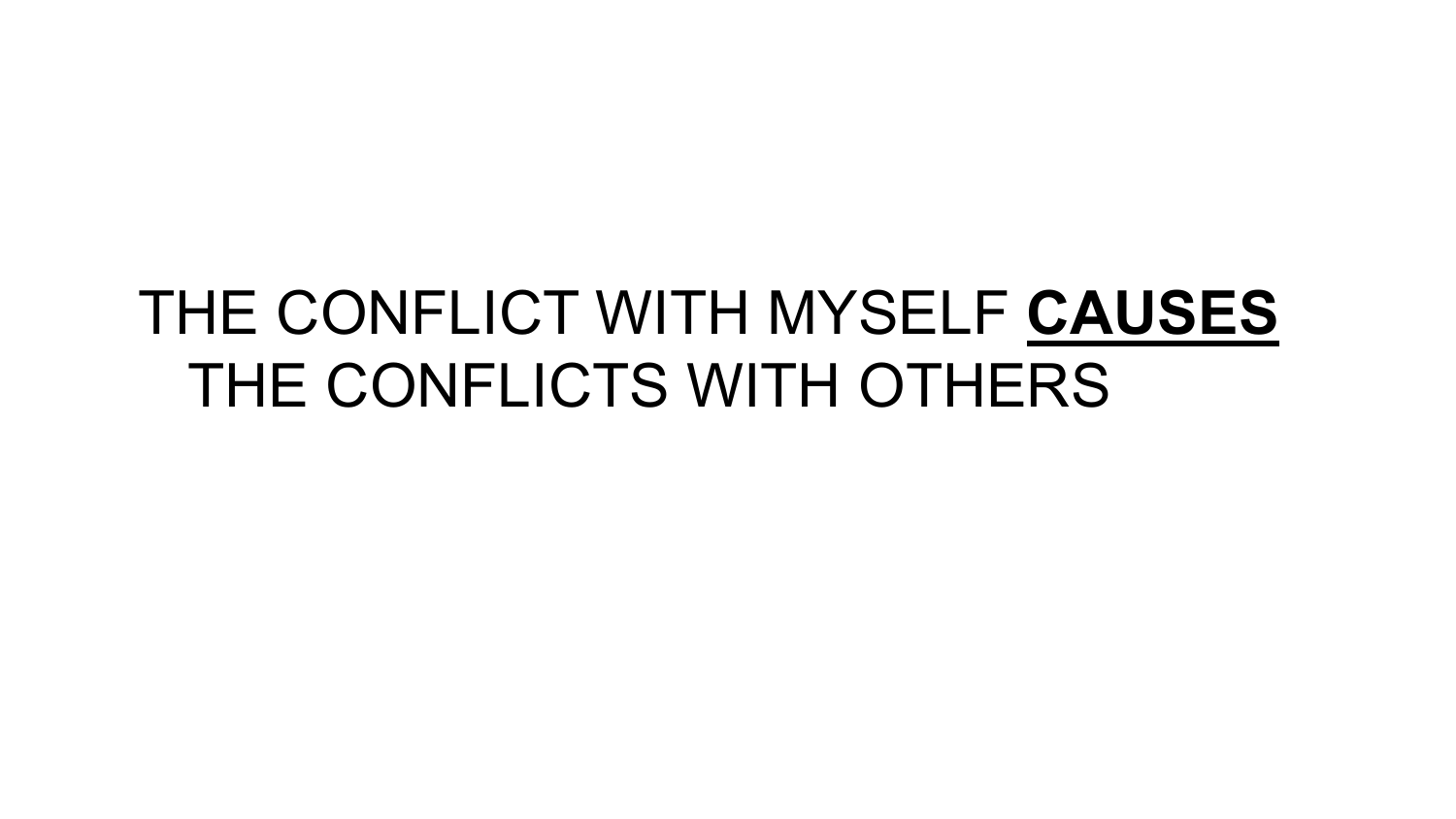# SPIRIT **values** giving of self... **faith in God** *(Gal. 5:22-26)*

FLESH **values** experiencing gratification... **promotion of self** *(11 Tim. 3:2-4)*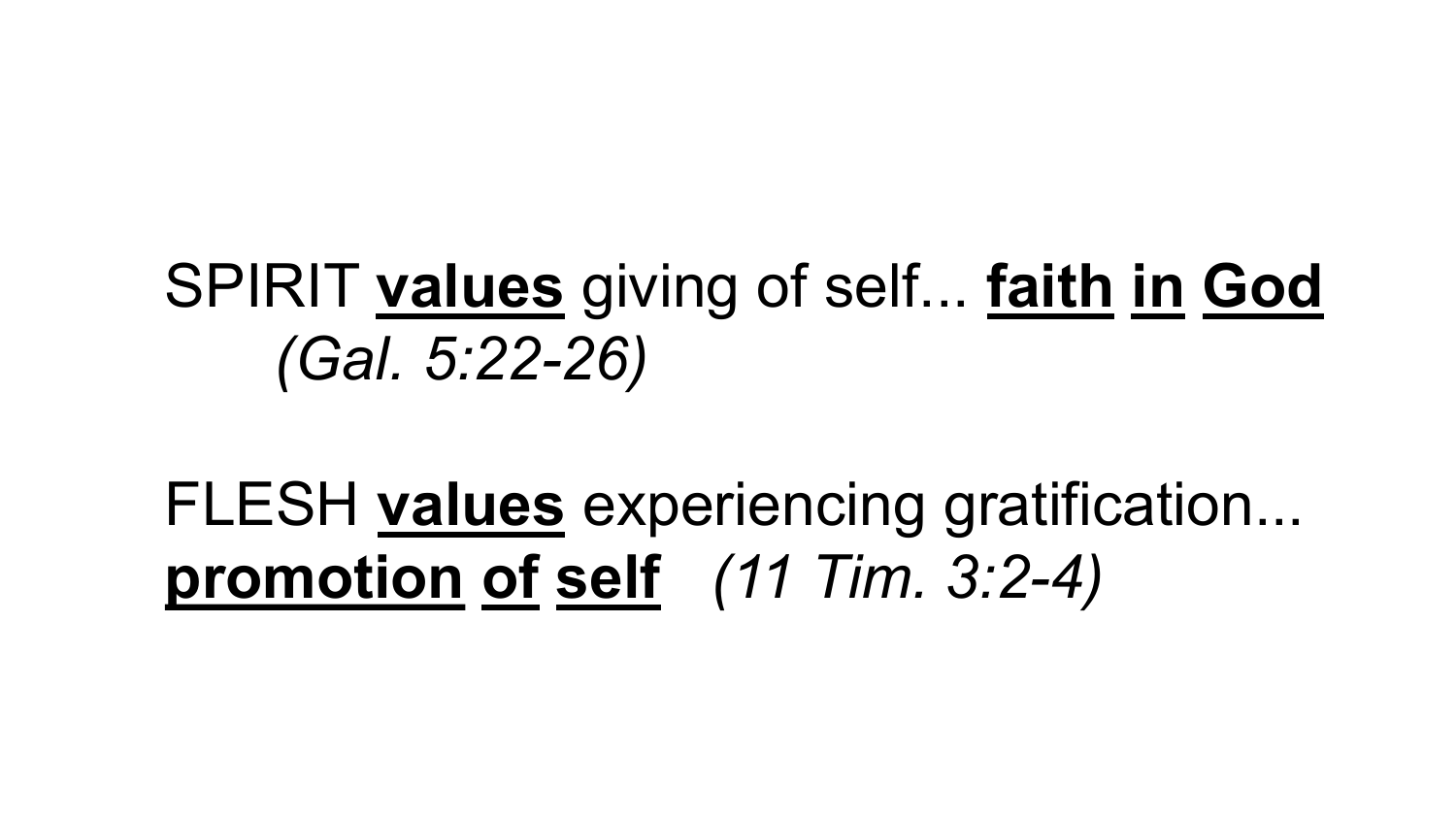### **hedonon** (vs. 1) [Eng. = hedonism] pleasures, senses, desires, passions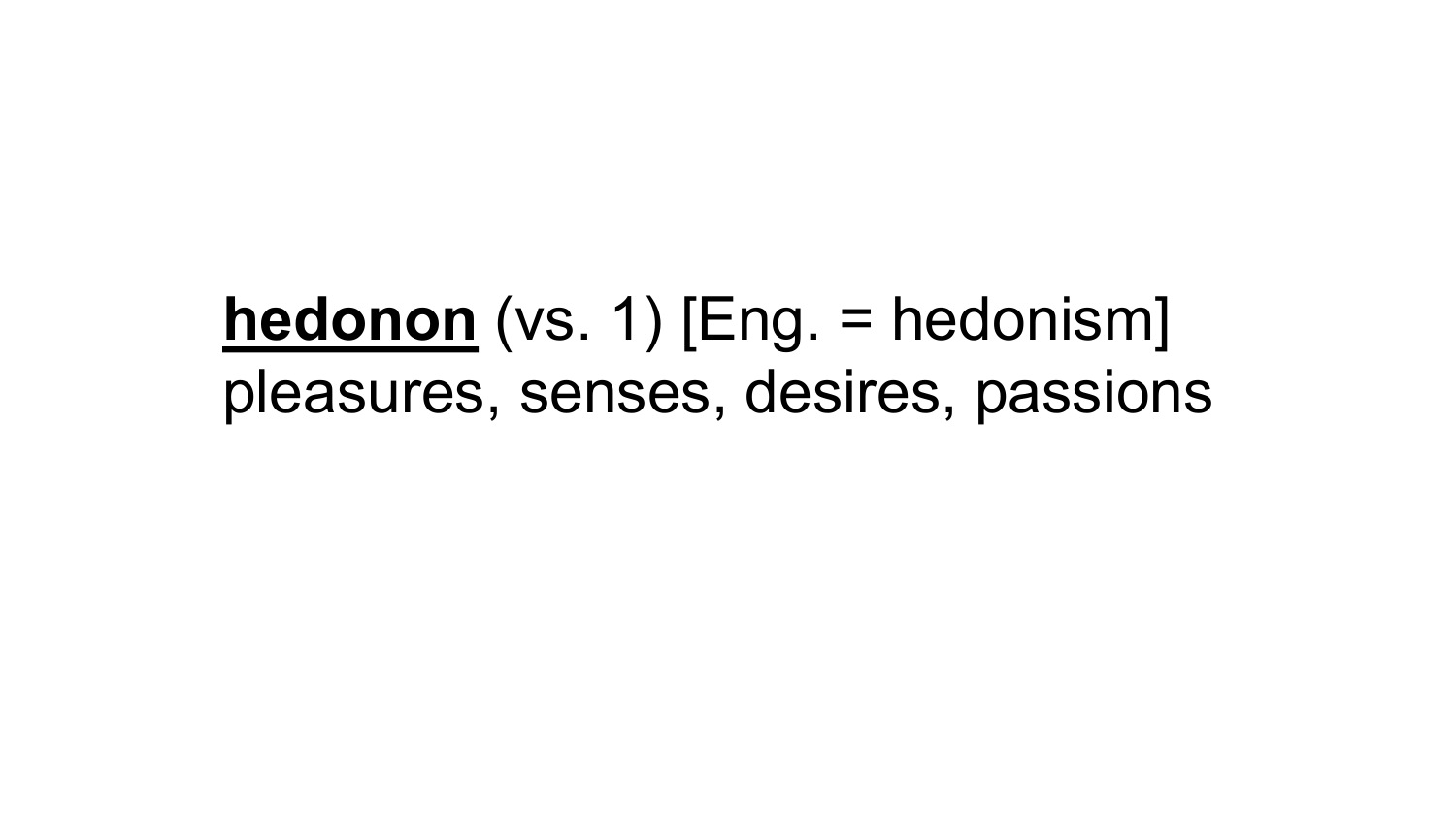"Sensual" is often associated with "sexual." It is much more. Literally "of the senses," sensual describes any physical/emotional stimulus that gives pleasure. Power. Money. Food. Sex. Clothing. Possessions. Body alterations. Gambling. Thrills. Drugs. Danger. Sport. Entertainment. Conquest. ATTENTION. ACTION. ADDICTION. etc., etc.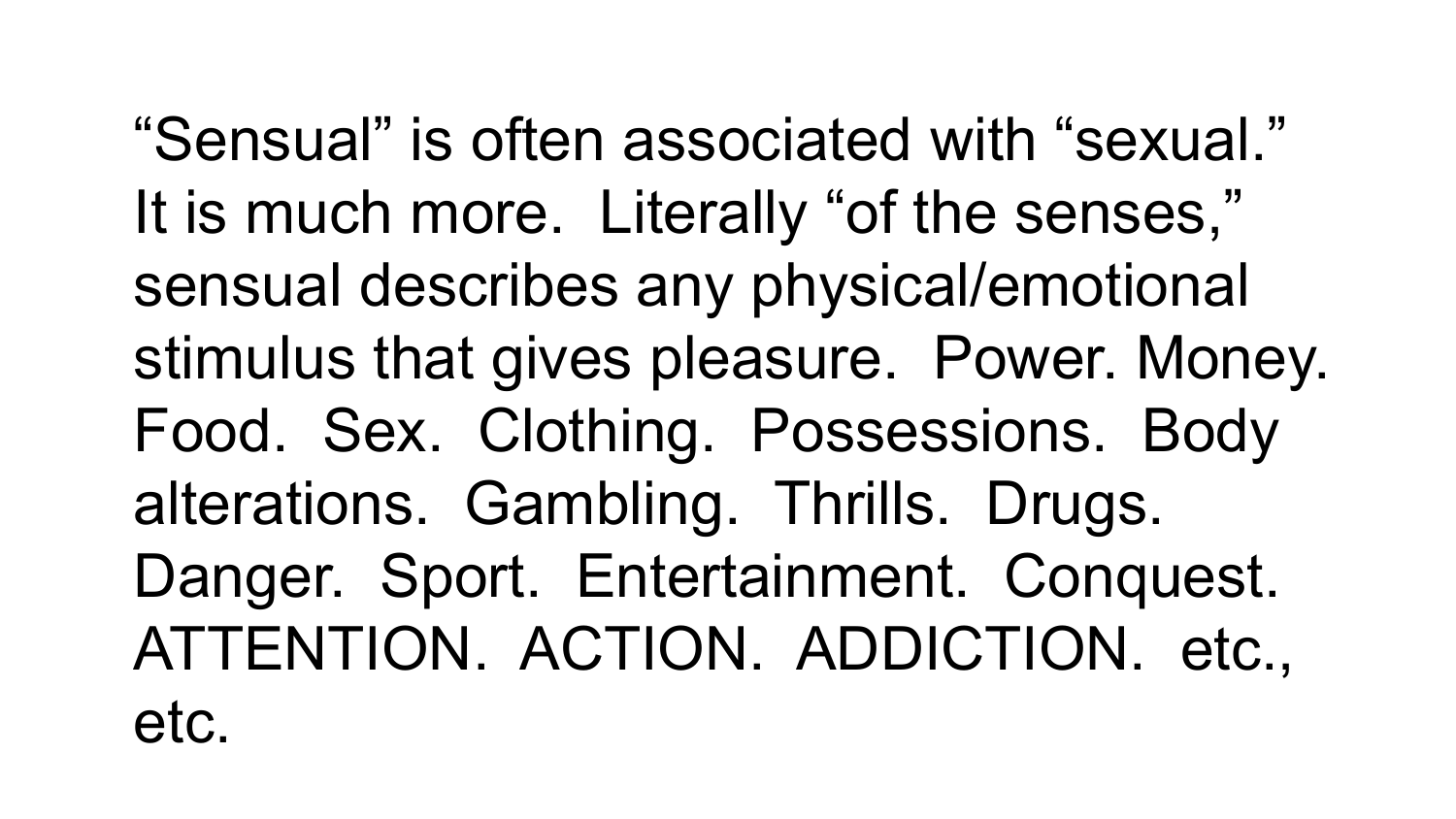The desire to HAVE, EXPERIENCE, DO, SEE, TRY, TOUCH (flesh) often battles against the reality that the object of desire is UNHEALTHY, UNAVAILABLE, PROHIBITED, IMMORAL, or EXPLOITIVE.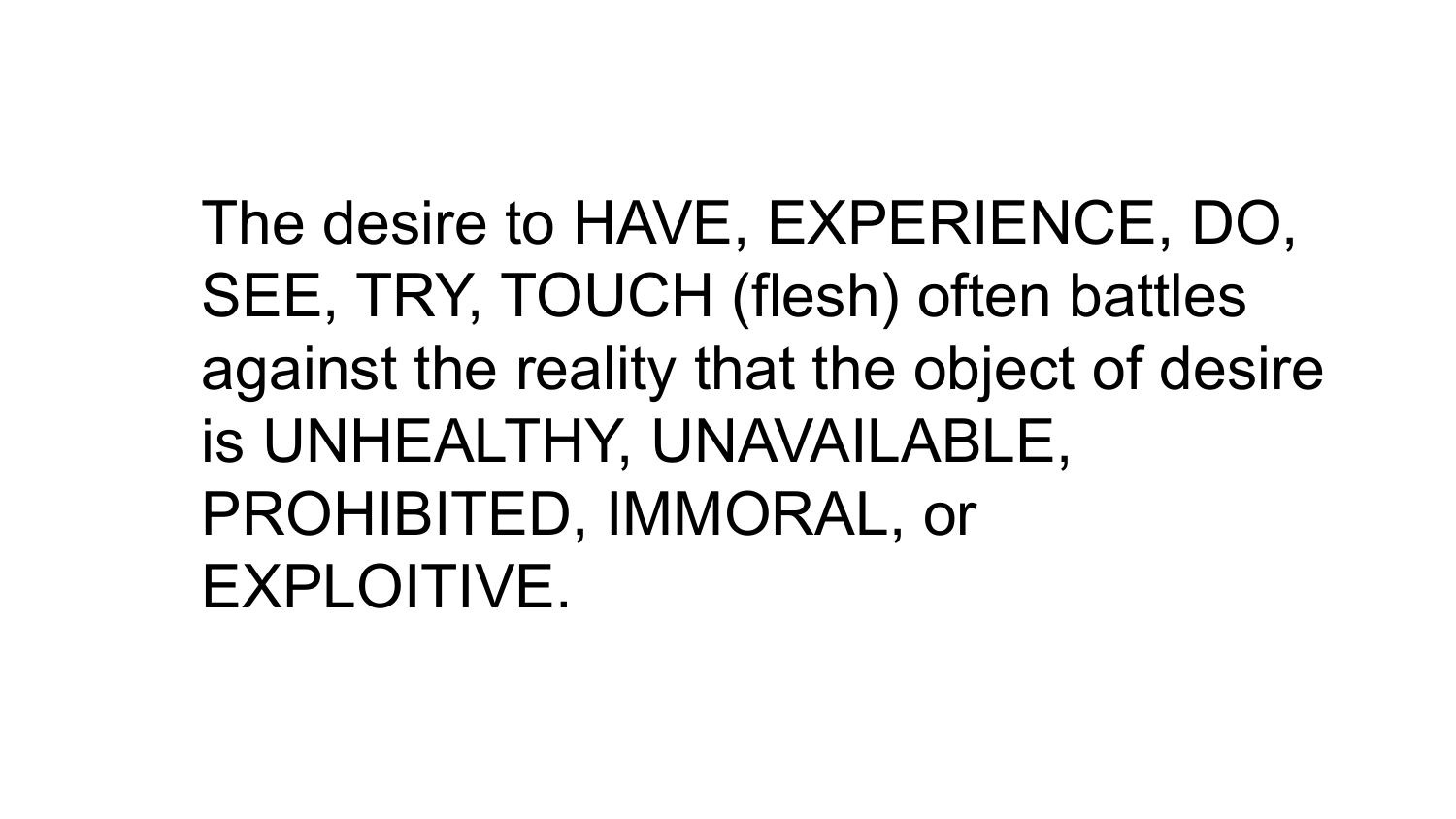#### **Delight** vs. **Desire** This is the "battle within you"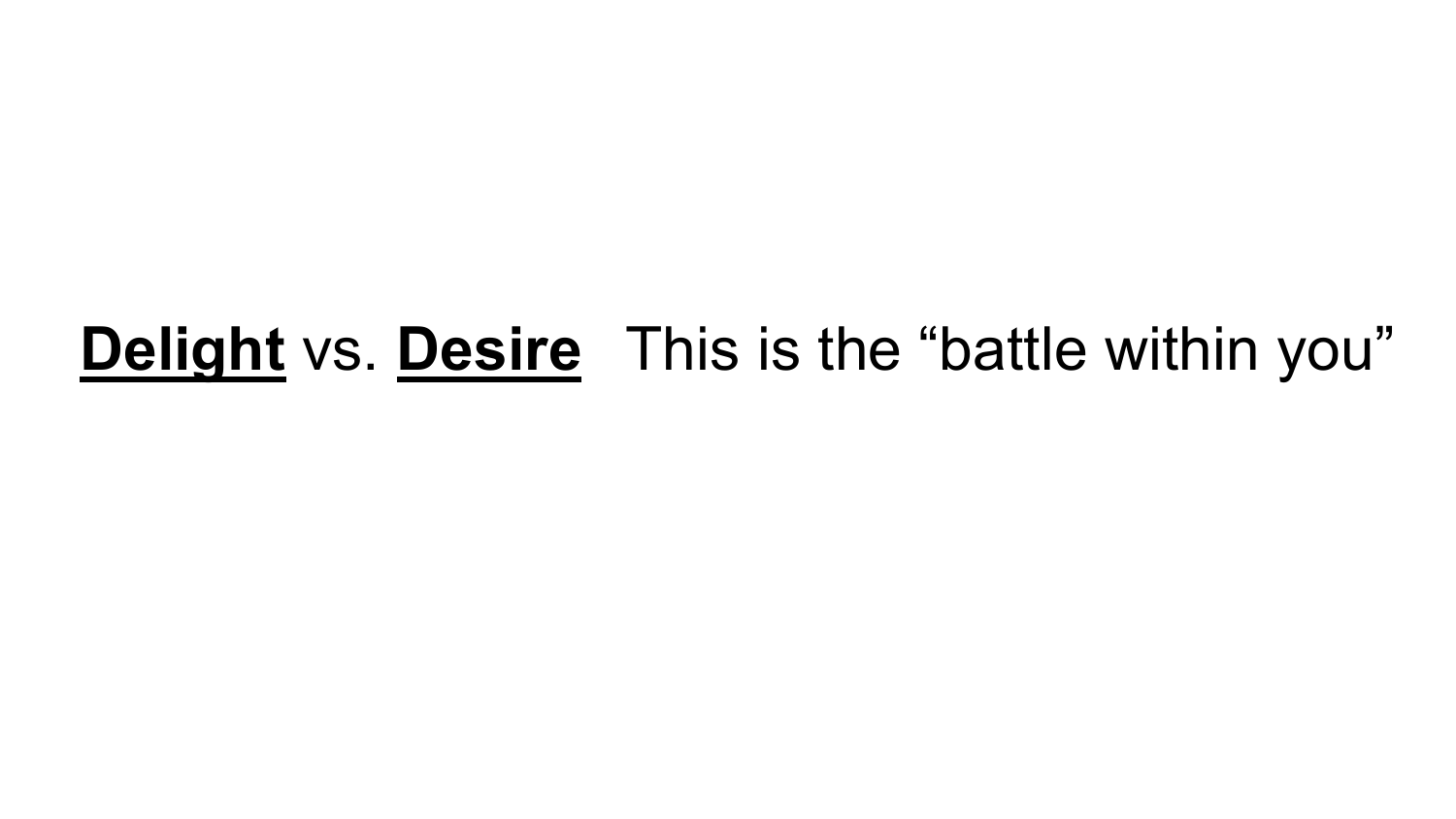Therefore, live by the Spirit and you will not gratify the desires of the sinful nature [flesh]. For the Flesh desires what is contrary to the spirit and the spirit what is contrary to the flesh. They are in conflict with each other so that you do not do what you want. *(Gal. 5:16-17)*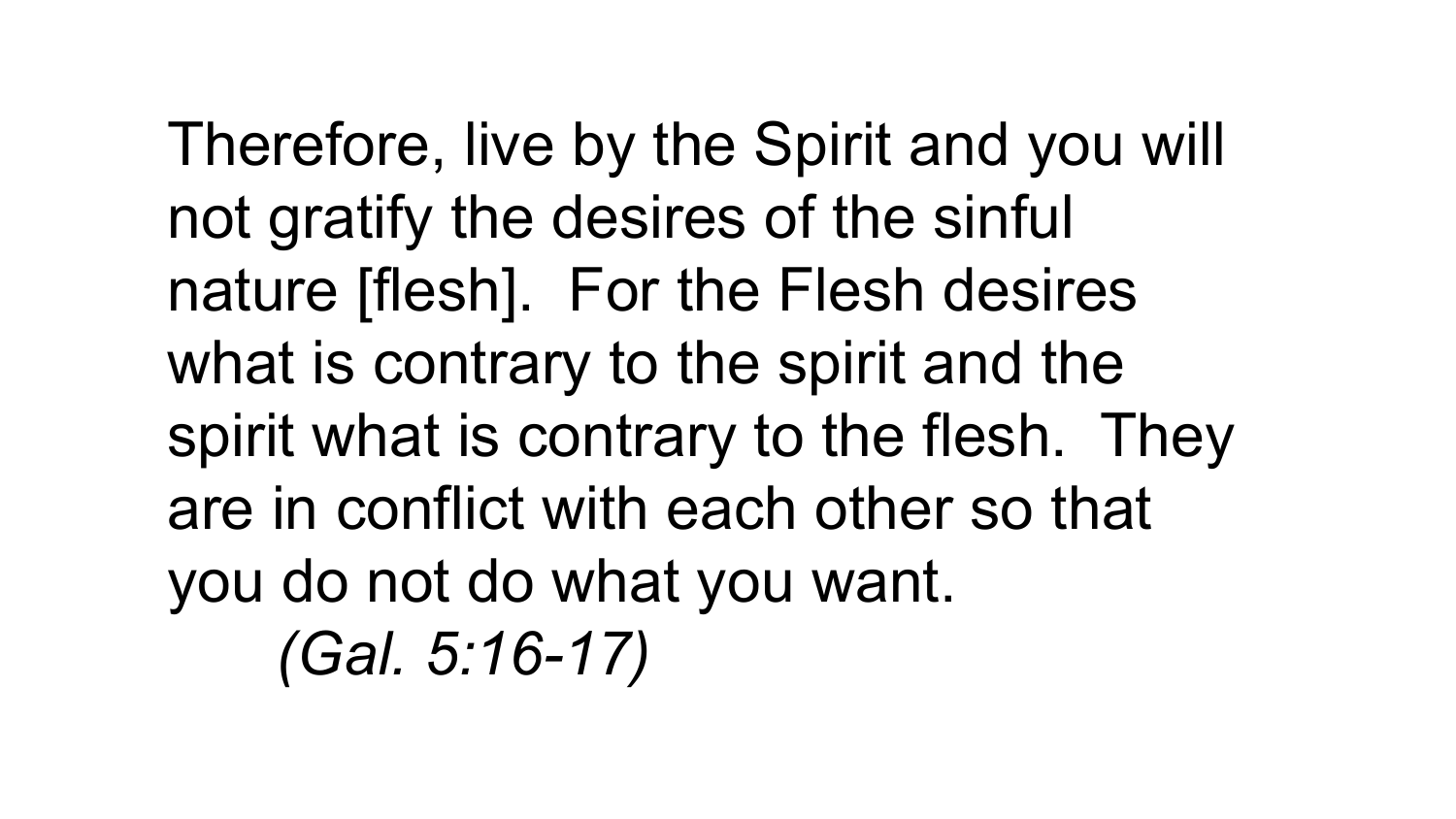You kill and covet, quarrel and fight because you cannot have what you want. You do not have because you do not ask God. When you [do] ask, you do not receive because you ask with wrong motives, that you may spend what you get on your pleasures. *(vs. 2-3)*